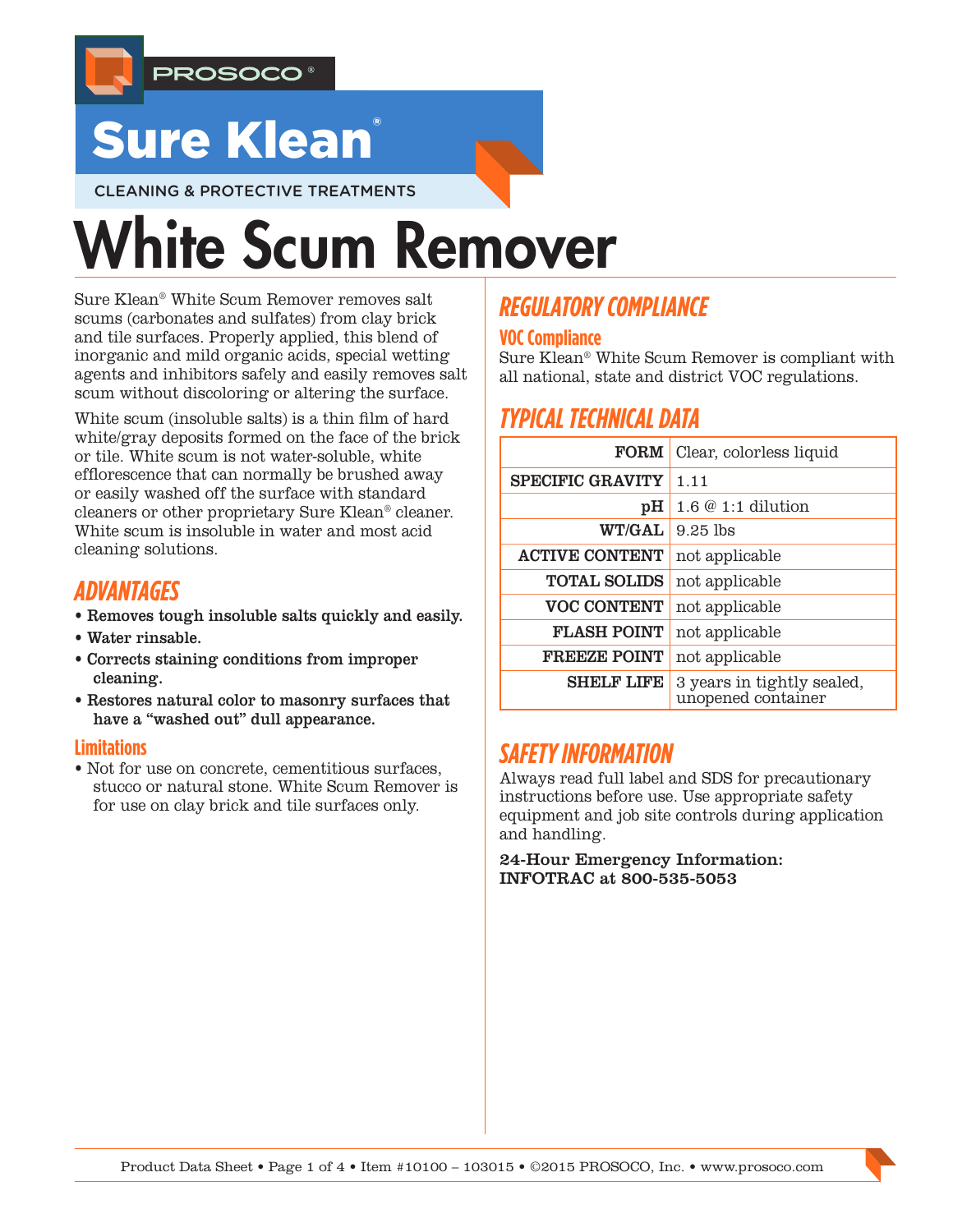#### **Product Data Sheet Sure Klean® White Scum Remover**

#### *PREPARATION*

Sure Klean® White Scum Remover is corrosive, etches glass and architectural aluminum and is harmful to wood, painted surfaces and foliage.

Protect people, vehicles, property and all non masonry surfaces including metals, architectural aluminum and glass, from the cleaner, residue, fumes, rinse water and wind drift. Protect or divert traffic if necessary. When working over traffic, clean only when traffic is at a minimum.

Avoid exposing building occupants to fumes. On occupied buildings, cover all windows, air intakes and exterior air conditioning vents. Shut down air handling equipment during cleaning and until surfaces are thoroughly dry. Fumes attack glass, metal and all other acid-sensitive surfaces.

Complete masonry cleaning before installing windows, doors, hardware, light fixtures, roofing materials, wood and any other non masonry items which the cleaning product might damage. If already installed, protect with polyethylene before application.

#### Recommended for these substrates. Always test. Coverage is in sq.ft./m. per gallon of concentrate.

| Substrate                                                 | Type                   | <i><b>Use?</b></i> | Coverage       |
|-----------------------------------------------------------|------------------------|--------------------|----------------|
| Architectural<br>Concrete<br><b>Block</b>                 | Burnished              | no                 |                |
|                                                           | Smooth                 | no                 | N/A            |
|                                                           | Split-faced            | no                 |                |
|                                                           | Ribbed                 | no                 |                |
| Concrete                                                  | <b>Brick</b>           | no                 |                |
|                                                           | Tile                   | no                 |                |
|                                                           | Precast Panels         | no                 | N/A            |
|                                                           | Pavers                 | no                 |                |
|                                                           | Cast-in-place          | no                 |                |
| Fired Clay                                                | <b>Brick</b>           | yes                |                |
|                                                           | Tile                   | yes                | 100–200 sq.ft. |
|                                                           | Terra Cotta (unglazed) | yes                | $9 - 19$ sq.m. |
|                                                           | Pavers                 | yes                |                |
| Marble,<br>Travertine,<br>Limestone                       | Polished               | no                 | N/A            |
|                                                           | Unpolished             | no                 | N/A            |
| Granite                                                   | Polished               | no                 | N/A            |
|                                                           | Unpolished             | no                 | N/A            |
| Sandstone                                                 | Unpolished             | no                 | N/A            |
| Slate                                                     | Unpolished             | no                 | N/A            |
| Always test to ensure desired results. Coverage estimates |                        |                    |                |

depend on surface texture and porosity.

Sure Klean® Strippable Masking is appropriate for use with this product to protect windows.

Have caulking and sealant materials in place and thoroughly cured before cleaning.

#### **Surface and Air Temperatures**

For best results, clean when air and masonry surface temperatures are  $40^{\circ}$  F ( $4^{\circ}$  C) or above. Cleaning when temperatures are below freezing or will be overnight may harm masonry. If freezing conditions existed before application, let the masonry thaw.

#### **Equipment**

Apply with a soft-fibered, tampico masonry washing brush or with low-pressure (50 psi max) spray equipment fitted with acid-resistant hoses and gaskets. Do not use pressure spray above 50 psi. This drives the cleaner into the surface, making rinse difficult. Surface discoloration can result. Do not atomize.

Rinse with enough water and pressure to flush spent cleaner and dissolved soiling from the masonry surface and surface pores without damage. Inadequate rinsing leaves residues which may stain the cleaned surface.

Masonry-washing equipment generating 400–1000 psi with a water flow rate of 6–8 gallons per minute is the best water/pressure combination for rinsing porous masonry. Use a 15–45° fan spray tip. Heated water (150–180° F; 65–82° C) may improve cleaning efficiency. Use adjustable equipment for reducing water flow-rates and rinsing pressure as needed for sensitive surfaces.

Rinsing pressures greater than 1000 psi and fan spray tips smaller than 15° may permanently damage sensitive masonry. Water flow-rates less than 6 gallons per minute may reduce cleaning productivity and contribute to uneven cleaning results.

#### **Storage and Handling**

Store in a cool, dry place with adequate ventilation. Always seal container after dispensing. Do not alter or mix with other chemicals. Published shelf life assumes upright storage of factory-sealed containers in a dry place. Maintain temperature of 45–100° F (7–38° C). Do not double stack pallets. Dispose of unused product and container in accordance with local, state and federal regulations.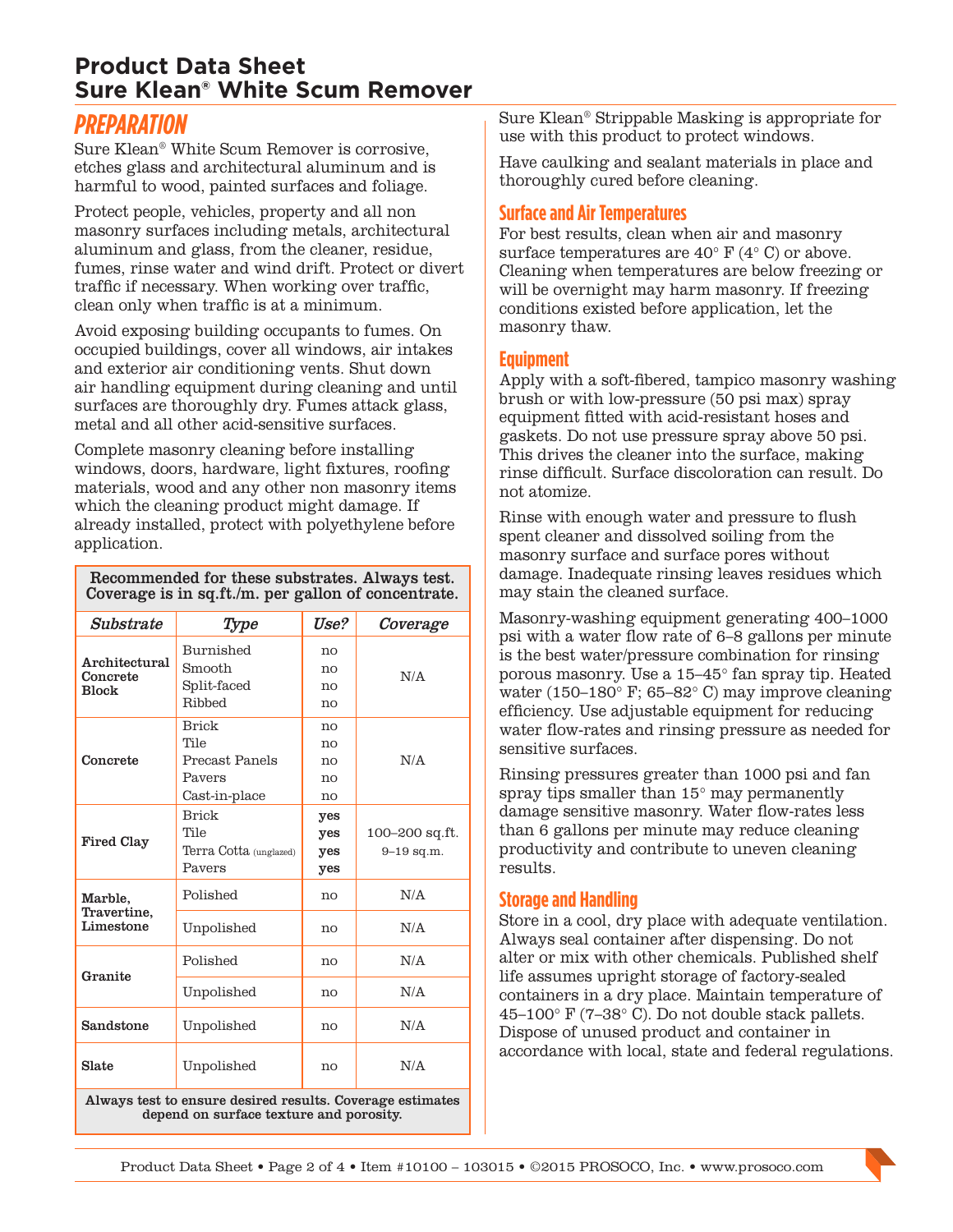#### **Product Data Sheet Sure Klean® White Scum Remover**

#### *APPLICATION*

Read "Preparation" and the Safety Data Sheet before use.

ALWAYS TEST a small area (minimum 4-ft x 4-ft) of each surface to confirm suitability and desired results before beginning overall application. Test each type of masonry and each type of stain. Test with the same equipment, recommended surface preparation and application procedures planned for general application. Let test area dry 3–7 days before inspection and approval. Make the test panel available for comparison throughout the cleaning project.

#### **Dilution**

Dilute with 1 part fresh water to 1 part concentrate. Tests may indicate a different dilution rate will be more effective.

Always pour cold water into empty bucket first, then carefully add product. Never use hot water.

Handle in high-density polyethylene or polypropylene containers only. Acidic materials and fumes attack metal.

#### **Typical Coverage Rates**

Reference the Substrate Chart on page 2. The coverage rate chart assumes an average coverage rate of 100 square feet per gallon of prepared cleaner.

When calculating the volume of cleaner required for porous, textured surfaces, assume 50 square feet per gallon of prepared cleaner.

For dense, smooth surfaces, assume up to 150 square feet per gallon of prepared cleaner.

#### **Application Instructions**

- 1. Working from the bottom to the top, prewet the surface with clean water.
- 2. Apply cleaner generously using low-pressure (50 psi max) spray, a densely filled masonry washing brush, or roller.
- 3. Leave cleaner on surface for 2 to 3 minutes. Do not let cleaner dry on the surface. Bleaching may result. Keep people away from treated surfaces.
- 4. Reapply cleaning solution and scrub surface as required.
- 5. Rinse with low pressure to remove initial acidic residue. Then rinse the treated area thoroughly using high-pressure spray, working from the bottom to the top. Keep the surface below wet and rinsed free of cleaner and residues.

NOTE: Rinsing is extremely important to get all surface staining matters and cleaning residues off the cleaned surface. If pressure rinsing equipment is not available, use a garden hose with an adjustable nozzle set for a narrow stream of water. Lightly scrub the surface while rinsing thoroughly.

#### **Cleanup**

Clean tools and equipment using fresh water.

## *WARRANTY*

The information and recommendations made are based on our own research and the research of others, and are believed to be accurate. However, no guarantee of their accuracy is made because we cannot cover every possible application of our products, nor anticipate every variation encountered in masonry surfaces, job conditions and methods used. The purchasers shall make

## *BEST PRACTICES*

Not for use on concrete, cementitious surfaces, stucco or natural stone. White Scum Remover is for use on clay brick and tile surfaces only.

When diluting product, always pour cold water into empty bucket first, then carefully add cleaner. Never use hot water. Handle in highdensity polyethylene or polypropylene containers only. Acidic materials and fumes will attack metal.

Do not apply with pressure spray above 50 psi. This drives the chemicals deep into the surface, making complete rinse difficult. Test spray equipment for compatibility and to avoid discoloration.

Rinse with enough water and pressure to flush spent cleaner and dissolved soiling from the masonry surface and surface pores without damage. Inadequate rinsing leaves residues which may stain the cleaned surface.

Rinsing is extremely important to get all surface staining matters and cleaning residues off the cleaned surface. If pressure rinsing equipment is not available, use a garden hose with an adjustable nozzle set for a narrow stream of water. Lightly scrub the surface while rinsing thoroughly.

Never go it alone. For problems or questions, contact your local PROSOCO distributor or field representative. Or call PROSOCO technical Customer Care toll-free at 800-255-4255.